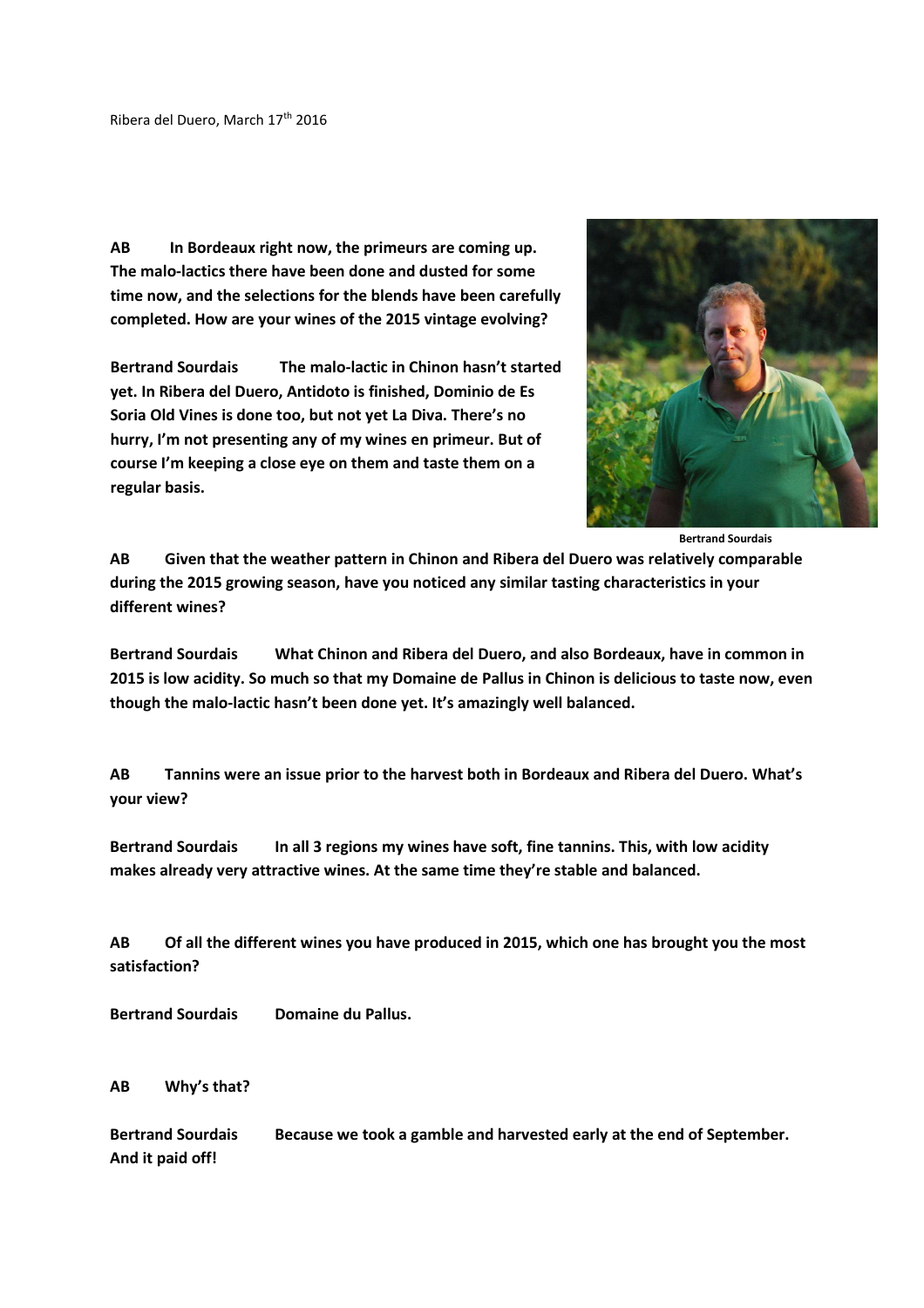## **AB In what way?**

**Bertrand Sourdais It enabled us to make Cabernet Franc that really tastes of a Cabernet Franc from the Loire. The terroir comes through.** 

**AB Were there any surprises for you in your 2015s?** 

**Bertrand Sourdais Pleasant surprises, yes. The amazing quality of my Chinon grand crus, La Rougerie and La Croix Boissée, and then my top Ribera "La Diva". Watch out for that one! I can't wait for it to finish its malo…** 

**AB Do you think that the 2015 vintage will prove to be one of the greats, or just a very good one?** 

Bertrand Sourdais It's too early for me to say. When some of your wines haven't yet finished **their malo it's difficult to say with confidence.** 

**AB What do you sense about this vintage? Is there anything which makes you think it won't be one of the top ones? Is there something missing?** 

**Bertrand Sourdais From an analytical point of view it lacks a bit of acidity, but that's just numbers. Time will tell if this is really missing in the wine.** 

**AB Is high alcohol an issue?** 

**Bertrand Sourdais We had to take it into account and manage it. By gambling and harvesting early in Chinon, we also succeeded in bringing in balanced alcohol levels typical of the Loire. We finished at 12.4°.** 

**AB In Bordeaux, 14.5° was common in 2015. Were degrees perhaps higher in Ribera?** 

**Bertrand Sourdais The average alcoholic degree in our Riberas was also 14.5, while our rosé was 13°.** 

**AB Both in Bordeaux and Ribera del Duero, there are comparisons of the 2015 vintage with the 2009, although in Bordeaux many growers believe that it also has elements of 2010 or 2005, while in Ribera there is mention of the 2011 too. What's your opinion?**